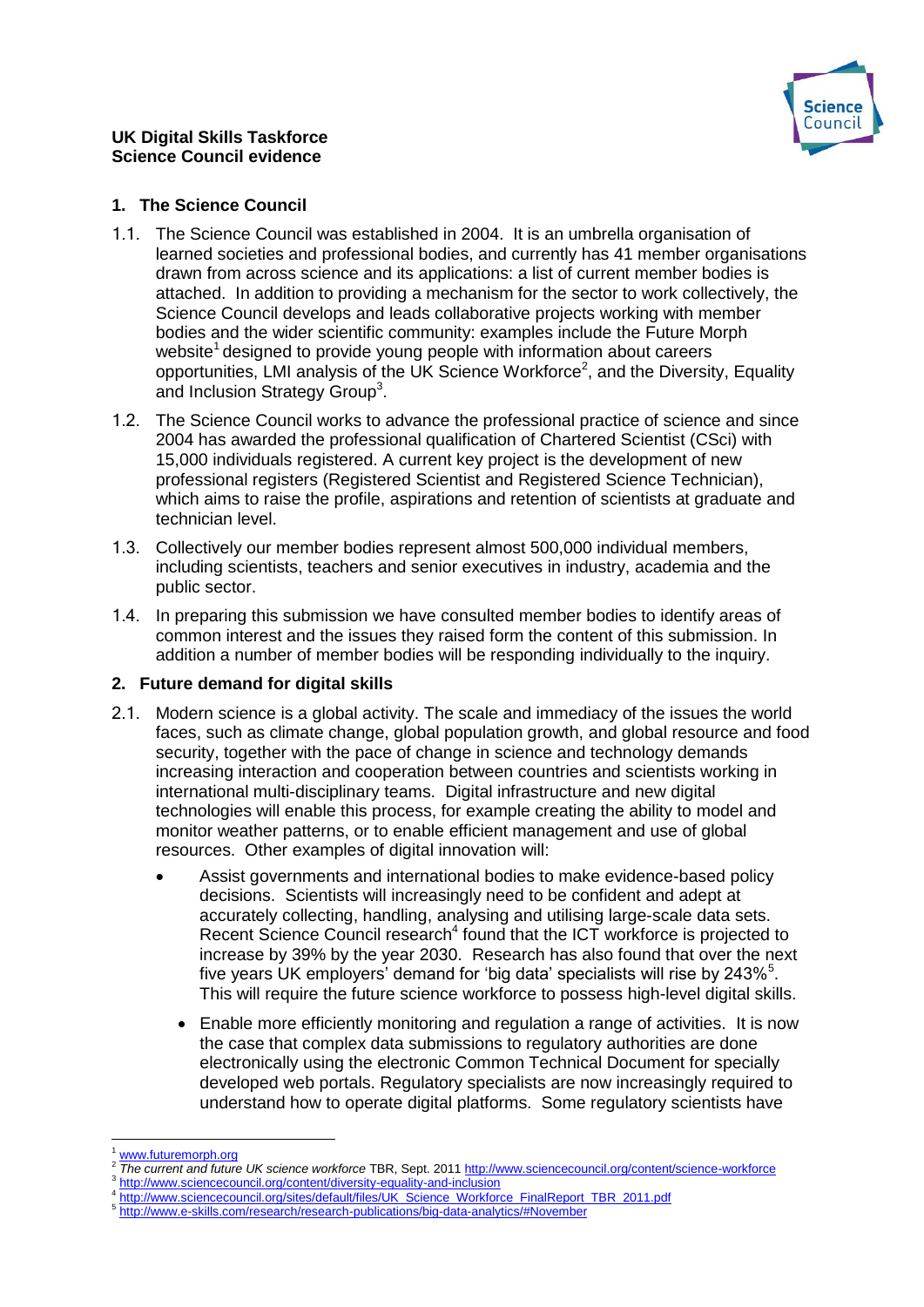chosen to move into document management software development, which has produced a separate sub-specialism of regulatory affairs called 'regulatory operations'

• Help ensure safe and efficient transport of people and goods across the world.

Help ensure online privacy and cyber security

- Develop new wealth creators in the UK in the areas of telecommunications and digital media platforms as well as in the application of digital technologies in service and public sectors
- 2.2. In other economic sectors, the use and application of digital skills will become increasingly prevalent. Future demand for digital skills will not just be for specialist developers, but also for scientists across disciplines and economic sectors looking to maximise incremental advances in technology and services by applying digital technologies to enhance existing procedures and practices. For example:
	- The European Union has designated that any software packages used in the health profession are to be considered 'medical devices' 6 . The application of these devices has meant the need for regulations to be developed alongside to cope with rapid technological development. Moving forward it will require software developers, doctors, scientists and lawyers specialising in regulation to develop a high-level understanding of digital technologies and their applications in order to develop appropriate laws, assessment criteria, and guidance for the safe use of such products.
- 2.3. The application of digital skills and use of digital platforms will not be confined to specialists and high-end users. As people move, organise and manage more aspects of their lives onto digital platforms, such as online shopping, paying bills and online communication, it is important that people become 'Digital Citizens'.
	- However, for those without regular and easy access to a computer or the internet, the 'digitisation' of these services can be demanding. As government and businesses gradually transfer access to and information about services and products online, there will be an increasing need for Government to invest in education for all citizens to successfully handle this change.

### **3. Digital skills in the national curriculum**

- 3.1. It is essential that all young people have the opportunity to access digital skills teaching and learning in schools and colleges so that they become confident users of digital technologies regardless of the subjects they study or their future career.
- 3.2. Research shows that the growing 'computerisation' of the labour market is likely to lead to more routine-intensive occupations such as those in Accounting, Insurance and across manufacturing, becoming automated<sup>7</sup>. Without long-term planning across education and the economy, the future labour market will therefore become polarised between high-skilled, high-income jobs and low-skilled, low income jobs. To ensure meaningful and productive employment opportunities for young people and ensure that the labour market has the supply of the skills it requires, young people will need to acquire non-routine skills such as problem-solving and creative skills which they can combine with computing and digital skills to create new knowledge, products, services and technologies.
- 3.3. Within the national curriculum there may be value in examining the merit of a 'twin track' approach to the teaching of digital skills in schools and colleges, both at GCSE and A-level. At A-level for example, young people studying subjects with a low demand for high-level digital skills, such as English and modern languages, might have the option to study 'core' digital skills learning to develop beyond the basic and intermediary digital literacy to become 'Digital Citizens'. It may also encourage them to

**<sup>.</sup>** 6 [http://ec.europa.eu/health/medical-devices/files/meddev/2\\_1\\_6\\_ol\\_en.pdf](http://ec.europa.eu/health/medical-devices/files/meddev/2_1_6_ol_en.pdf)

<sup>&</sup>lt;sup>7</sup> [http://www.oxfordmartin.ox.ac.uk/downloads/academic/The\\_Future\\_of\\_Employment.pdf](http://www.oxfordmartin.ox.ac.uk/downloads/academic/The_Future_of_Employment.pdf)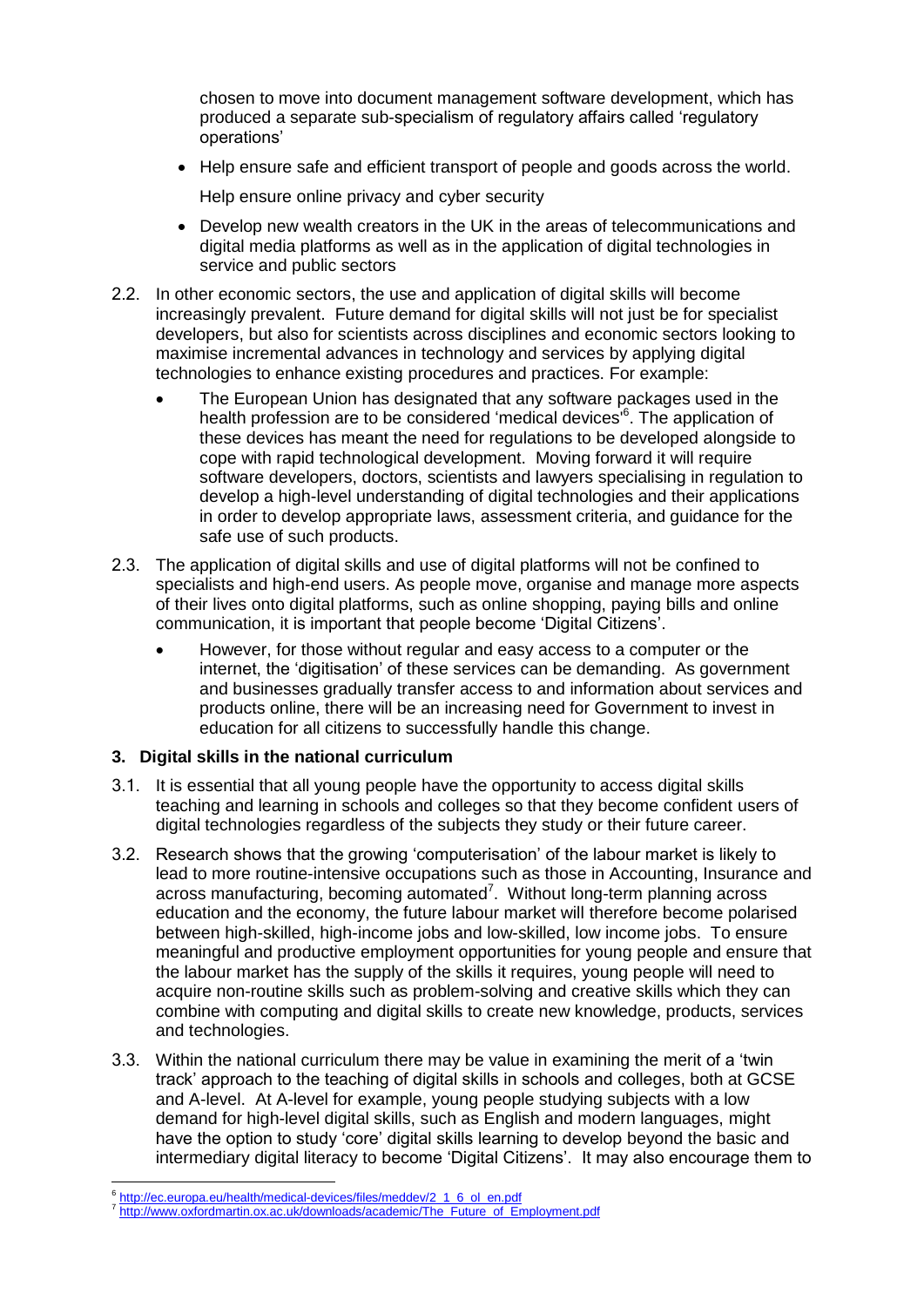use these skills in innovative ways in other areas of study that have not hitherto been considered. Those studying subjects with a high demand for high-quality digital skills, such as science and mathematics subjects could receive greater, in-depth learning to develop the skills needed to become 'Digital Workers' or 'Digital Creators'. It will be essential that digital skills are embedded and taught within and across those curricula rather than in isolation.

- It would be worth exploring the potential for subjects such as geography to embed the teaching of high-level digital skills in their curricula. This already occurs in the United States where the National Council for Geographical Education has designed a skills map for teaching 21<sup>st</sup> Century Geography in schools<sup>8</sup>. The map provides schools and teachers with guidance on how to integrate digital technologies across many facets of the Geography curriculum.
- Increasingly cross-disciplinary subjects that utilise both natural and social sciences are applying high-level digital technologies and applications to traditional research and investigative methods to digitally map landscapes, urban and rural environments and as yet unchartered parts of the globe. The Government's recent investment in a new polar ship<sup>9</sup> that will use digital and remote technologies to map underwater polar environments is one example of this.
- 3.4. The Science Council would not wish to see digital skills taught predominantly within the mathematics curriculum where we consider the curriculum to be already crowded. There would be a danger in un-doing the progress achieved in recent years in developing increased interest in mathematics post-16. As an essential element of all many science roles, digital skills need to be embedded and taught in a way that supports all science and mathematics curricula.
- 3.5. One of the challenges of introducing the new computing curriculum that will develop and foster the digital skills of a future workforce is ensuring that there is an adequately trained teaching workforce, but there is a significant shortage of qualified IT teachers. A recent Royal Society<sup>10</sup> report highlighted the shortage in teachers able to teach above basic digital literacy, with approximately only one third of the 18,000 IT teachers in secondary schools possessing a qualification directly relating to IT. It is important that young people have the opportunity to be taught by qualified teachers with appropriate subject knowledge in their discipline at each education level, especially post-16. Therefore the challenge remains how to ensure that existing qualified IT teachers have the right skills and knowledge to teach the new curriculum.
- 3.6. An additional concern across the science community is that teaching salaries for IT graduates disincentivises potential teachers, as the profession cannot compete with the salaries of IT jobs in other sectors of the economy. More highly qualified teachers are needed to enter the profession to meet the expected future economic demand for science and mathematics qualifications. A number of Science Council member bodies<sup>11 12</sup> already offer attractive scholarships for prospective teachers in their respective subjects. Government and the teaching profession must look to employ further incentives that attract more IT graduates into the profession, such as appropriate training and progression routes, financial incentives and mechanisms to attract and retain new graduates, returners and those changing career.

## **4. Access to digital skills learning and teaching beyond the national curriculum**

4.1. Digital skills teaching and learning should also be available to all young people outside the classroom. This has occurred to some extent through the proliferation of Massive Open Online Courses (MOOCs), enabling more young people to access wider

- 9 <https://www.gov.uk/government/news/chancellor-puts-uk-at-forefront-of-ocean-research-with-new-polar-science-ship><br>https://www.gov.uk/government/news/chancellor-puts-uk-at-forefront-of-ocean-research-with-new-polar-science-s
- 10 <https://royalsociety.org/~/media/education/computing-in-schools/2012-01-12-computing-in-schools.pdf><br>11 https://royalsociety.org/~/media/education/computing-in-schools/2012-01-12-computing-in-schools.pdf
- [http://www.ima.org.uk/careers/teacher\\_scholarships.cfm.html](http://www.ima.org.uk/careers/teacher_scholarships.cfm.html)
- <sup>12</sup> [http://www.iop.org/education/teach/itts/page\\_52632.html](http://www.iop.org/education/teach/itts/page_52632.html)

 $\overline{a}$ 8 [http://www.p21.org/storage/documents/21stcskillsmap\\_geog.pdf](http://www.p21.org/storage/documents/21stcskillsmap_geog.pdf)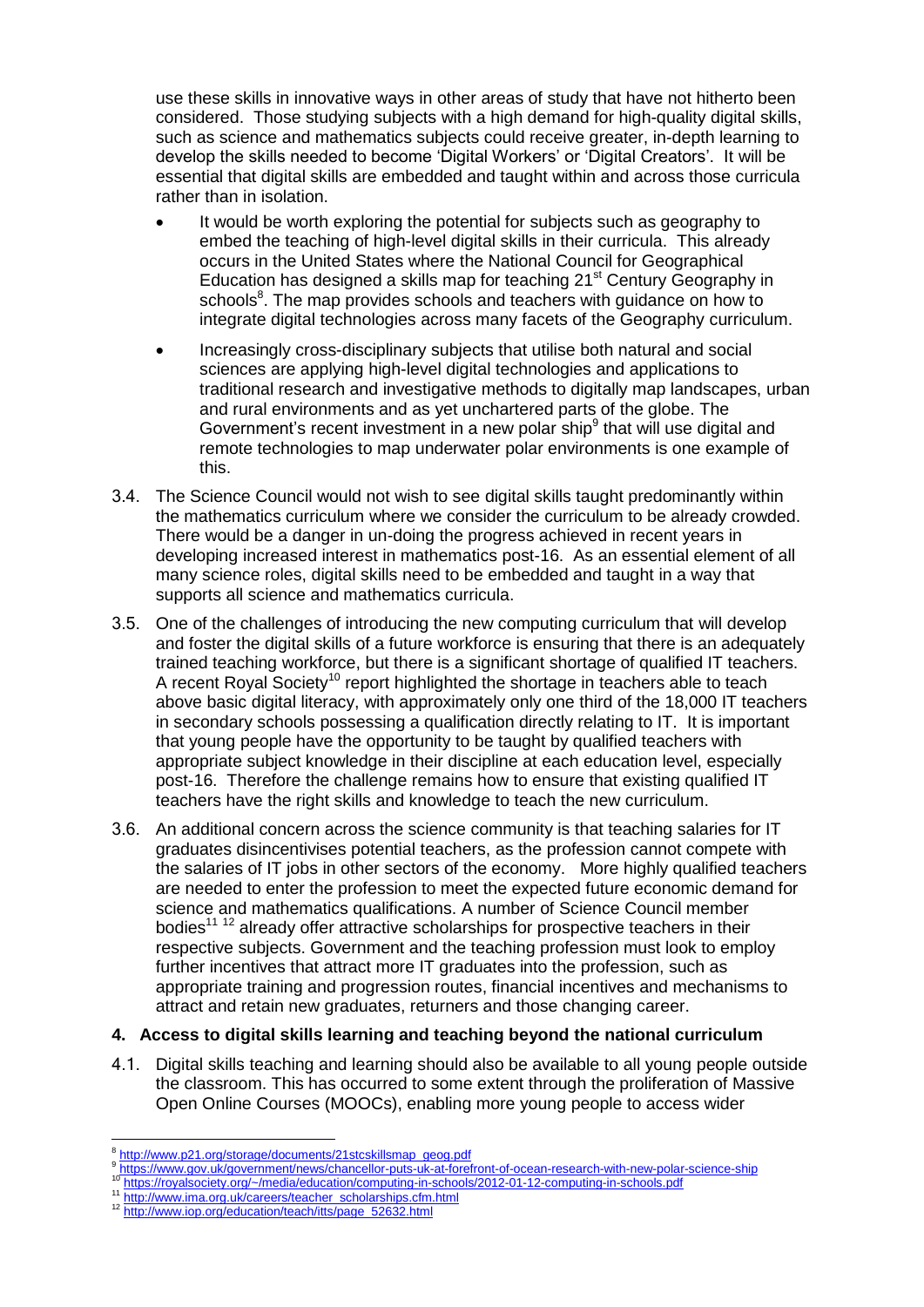teaching and knowledge. Although evidence shows that less than 7% of people finish a course<sup>13</sup>, they have the potential to revolutionise how and where people learn and acquire knowledge. However, MOOCs and other online learning tools are only available to those with ready access to a computer and the internet. This is a particular challenge to young people from less advantaged backgrounds and those living in more rural areas, who may not have the same access as their counterparts from more advantaged backgrounds and those living in urban areas. In many parts of Wales and Scotland, and some regions of England for example, access to reliable broadband internet ranges from 0% to 30%<sup>14</sup>. The lack of reliable internet connection in these areas also affects the ability to develop and operate a digital business. It is critical that the Government accelerates its plan to provide adequate broadband connection to the whole of the UK and there is a need to consider additional support to enable schools and colleges in areas of poor broadband availability to support access to the internet for their students and other learners.

 The Department for Education's Home Access programme, which provided more than 270,000 low-income families with access to a computer and the internet, closed in June 2010<sup>15</sup>. An evaluation of the programme in 2010 stated that it had been an effective and sound investment which had led to enhanced use of home access for education and improved ICT skills and confidence<sup>16</sup>. The Department must look at the business case for establishing similar programmes.

## **5. The role of careers information and guidance**

- 5.1. Careers information, advice and guidance for young people remains poor, particularly with regard to subject and qualification choice where ill informed choices mean career pathways are often closed. At a time when young people are expected to make an increasing financial contribution towards their education and training, it is crucial that they are able to access accurate information, advice and guidance to inform their choices, and that they fully understand both the importance of digital skills to STEMbased careers in general, and the opportunities that exist in the digital economy.
- 5.2. All stakeholders, including employers, Government, education and training providers, and professional bodies will need to clearly articulate to young people the importance of digital skills in STEM-based careers. They will need to collaborate to provide highquality accurate information and messages about the qualifications, skills needs and range of career opportunities and environments for young people to work both within the digital sector and beyond it.

### **6. Raising the importance of digital skills among policy-makers**

- 6.1. Digital technologies enable businesses across the whole of the UK, especially SMEs and micro-enterprises in both urban and rural economies to operate in the global market place, trading with and selling high-value products or services anywhere in the world, especially to fast growing and emerging economies. These businesses provide growth and jobs to their localities and throughout the UK's supply chains. High-level digital skills will also provide the catalyst in rural economies for greater application and use of innovative farming and agriculture methods, enabling the UK in the long-run to become more food secure as new technologies and innovation enable greater crop yields to be harvested.
- 6.2. The business case for increased government investment digital infrastructure and skills, which lead to jobs and growth within their constituencies and to the wider UK economy, must be strongly made by employers, education institutions and professional bodies to Parliamentarians.
- 6.3. High-level digital skills are required across all government departments and their

- <sup>15</sup> [http://webarchive.nationalarchives.gov.uk/20140107120021/www.education.gov.uk/popularquestions/a0077612/home](http://webarchive.nationalarchives.gov.uk/20140107120021/www.education.gov.uk/popularquestions/a0077612/home-access)**ccess**
- [https://www.gov.uk/government/uploads/system/uploads/attachment\\_data/file/181525/DFE-RR132.pdf](https://www.gov.uk/government/uploads/system/uploads/attachment_data/file/181525/DFE-RR132.pdf)

 $\overline{a}$ <sup>13</sup> <file:///C:/Users/oliver/Downloads/SSRN-id2381263.pdf>

<sup>14</sup> http://maps.ofcom.org.<u>uk/broadband/</u>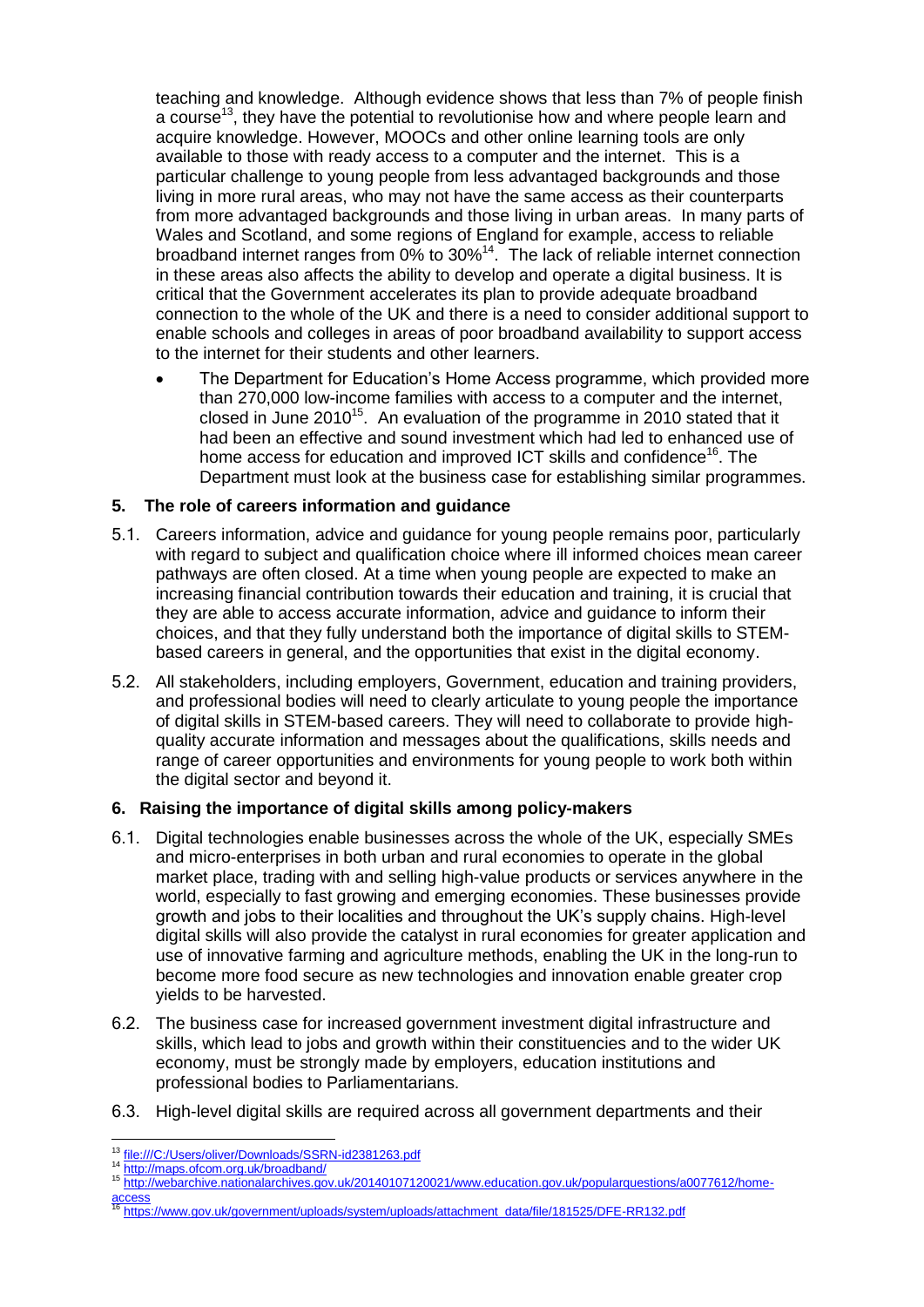sectors of responsibility. There should be a cross-departmental Minister responsible for the digital skills and technology reporting to the Cabinet Office. The Minister would need to work closely with Departmental Chief Scientific Advisors and the government Chief Scientific Advisor to ensure civil servants' continued professional development in digital skills.

Diana Garnham, Chief Executive May 2014